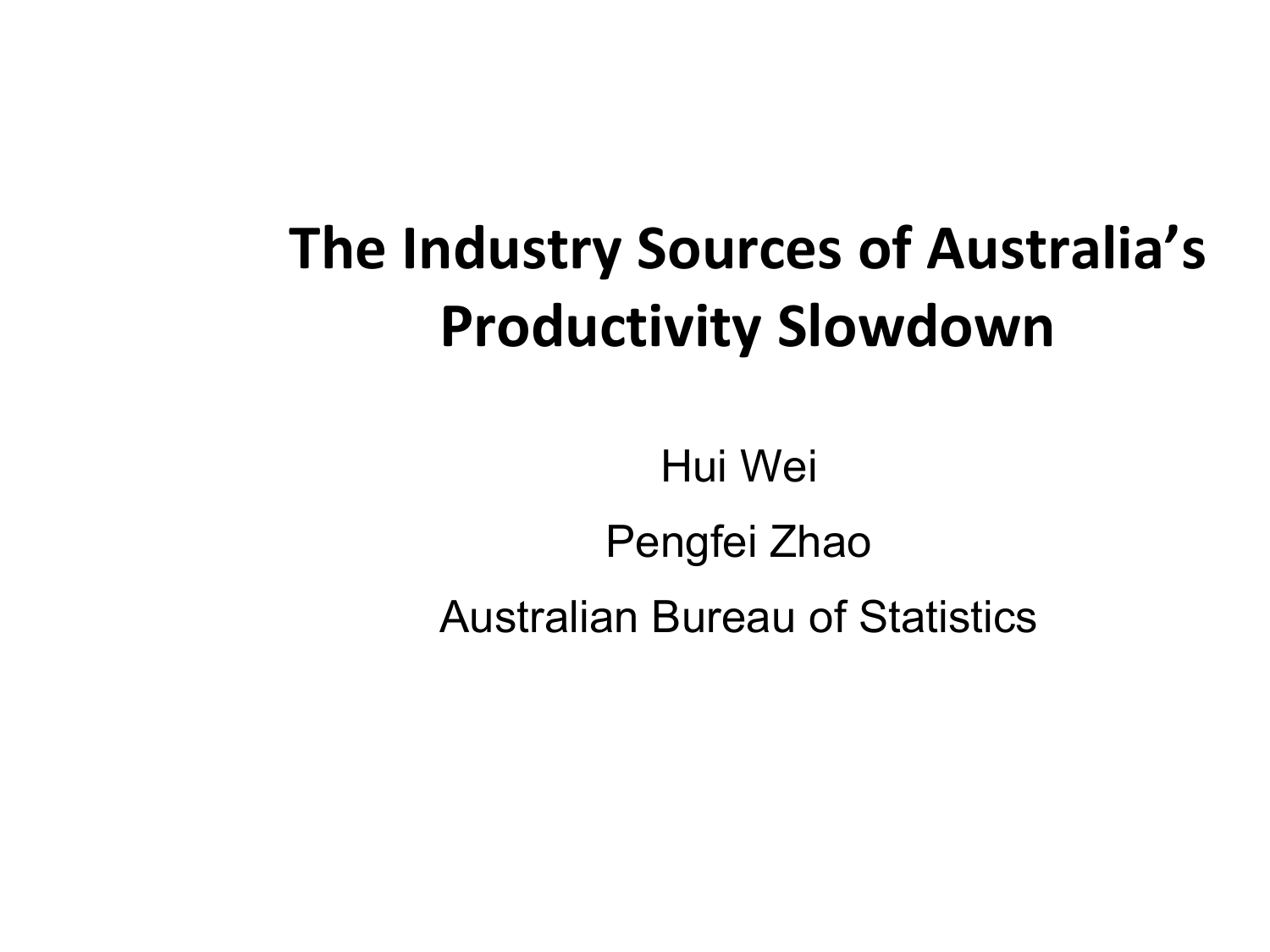# **Overview**

- . Background
- . Methodology
- . Empirical results
- . Concluding remarks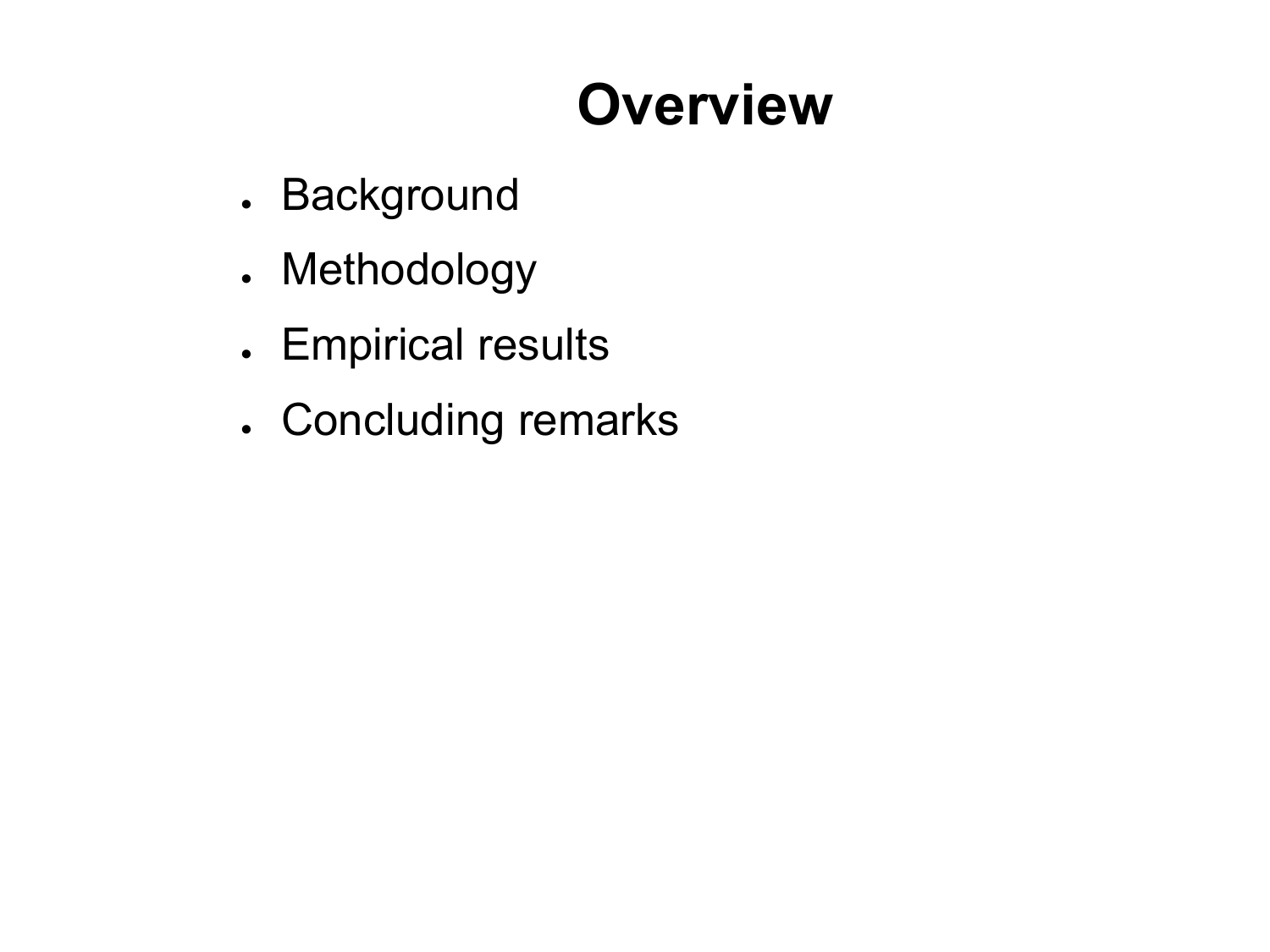# **Background**

- Key issues
	- Is there a productivity slowdown and how severe
	- How individual industries contribute to the slowdown
	- Is slowdown cyclical or due to structural change
- The ABS productivity statistics
	- Aggregate labour and MFP statistics
	- Industry level datacube
- Contribution of this study
	- Integrate aggregate productivity statistics with industry level details
	- Quantitative assessments of contributions of individual industries to aggregate productivity performance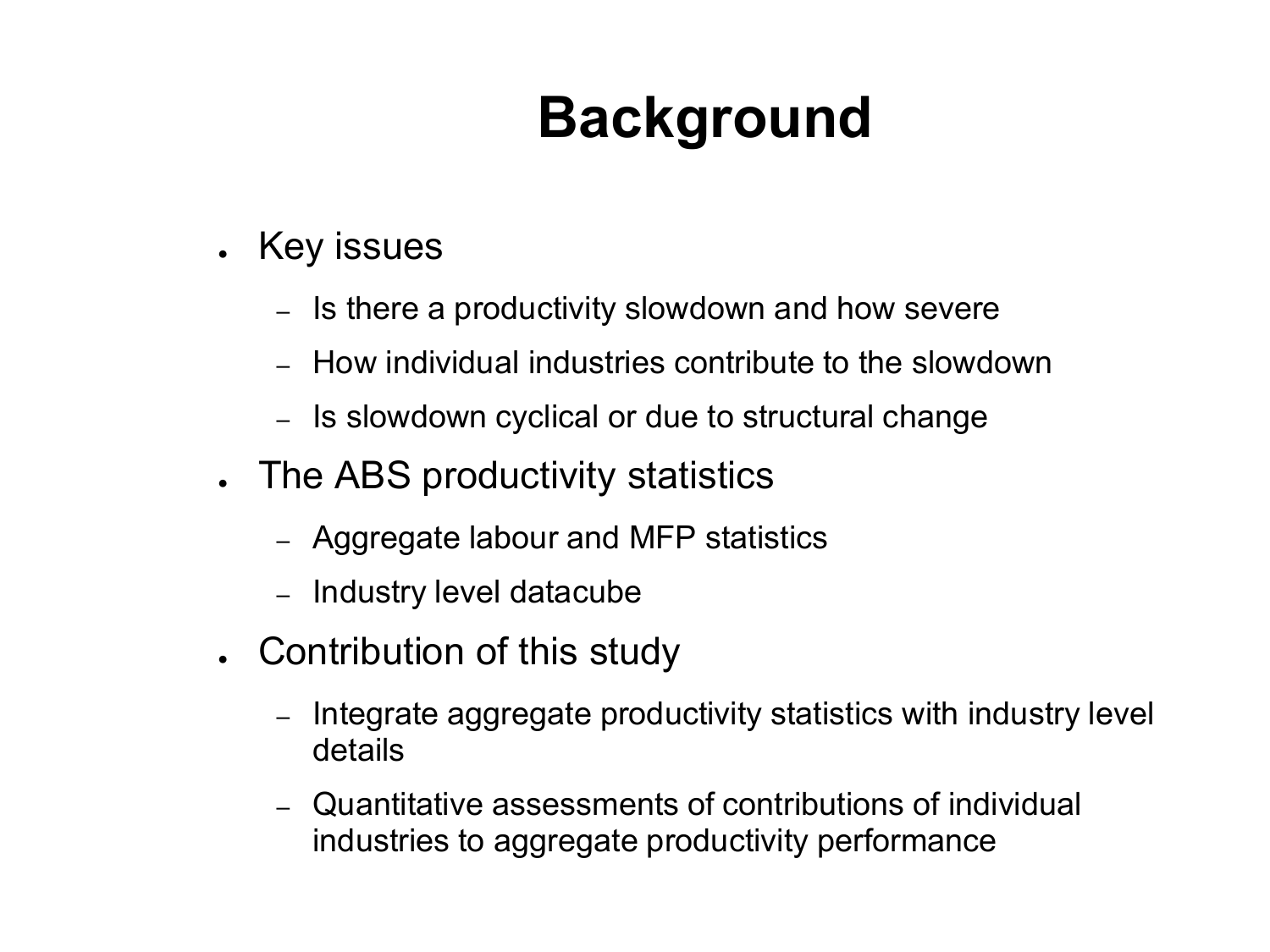## **Decomposition of ALP (Stiroh 2002)**

• Aggregate output growth

$$
\Delta \ln V = \sum_{i} w_{i} \Delta \ln V_{i}
$$

• Industry gross output

$$
\Delta \ln Y_i = (1 - v_{x,i}) \Delta \ln V_i + v_{x,i} \Delta \ln X_i
$$

• Decomposition of ALP

$$
\Delta \ln ALP = \sum_{i} w_i \Delta \ln LP_i^Y - \left[ \sum_{i} m_i (\Delta \ln M_i - \Delta \ln Y_i) \right] + \sum_{i} (w_i - h_i) \Delta \ln H_i
$$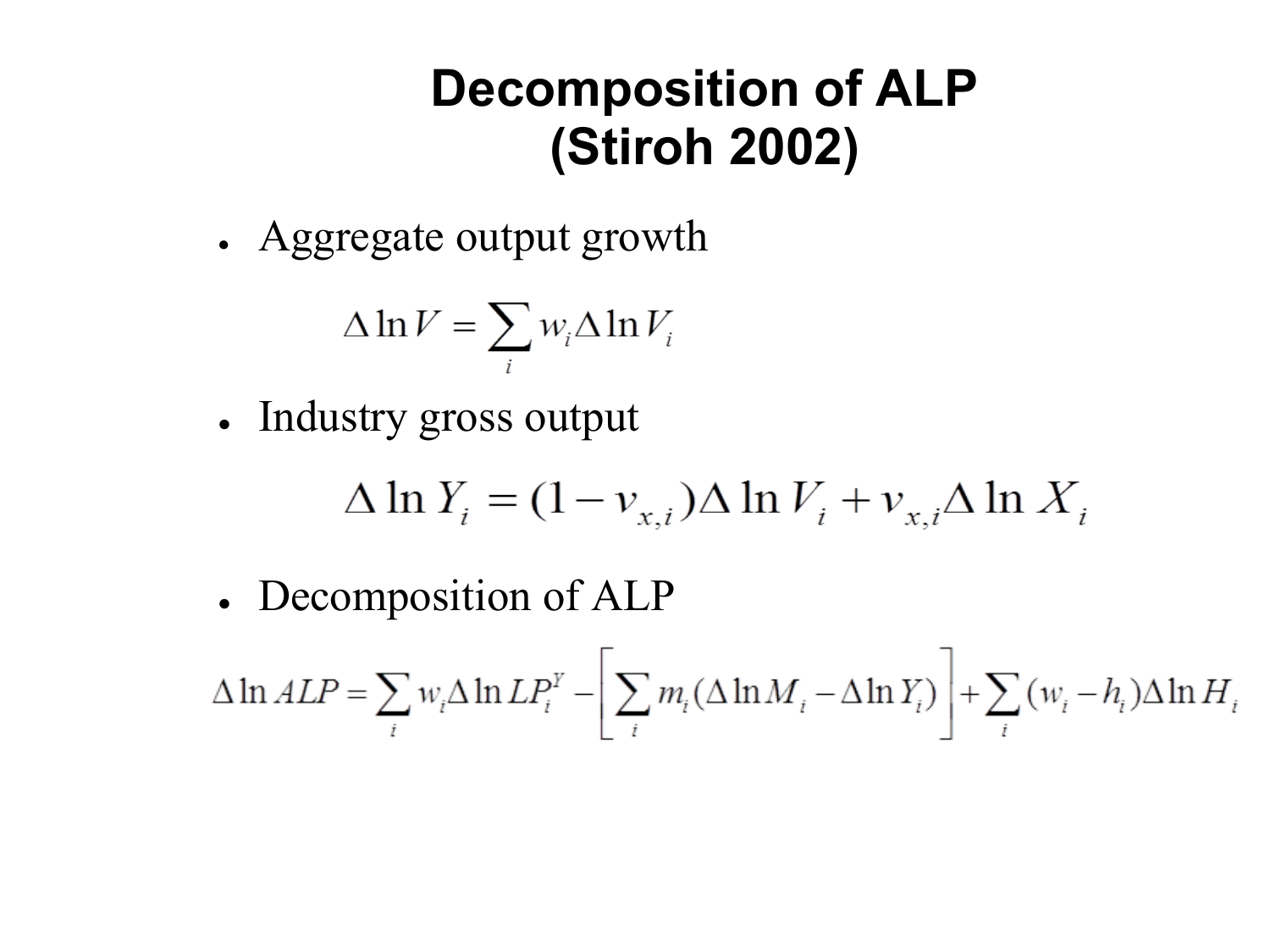## **Industry Contributions to Aggregate Productivity Growth (Timmer et al. 2010)**

. Industry labour productivity

 $\Delta$ ln $LP_i^v = s_{ik}\Delta$ ln $k_i + s_{il}\Delta$ ln $LQ_i + MFP_i^v$ 

• Contribution of capital deepening

$$
LPcon_i^k = w_i s_{ik} \Delta \ln k_i
$$

• Contribution of labour quality

$$
LPcon_i^{LQ} = w_i s_{iL} \Delta \ln LQ_i
$$

• Contribution of MFP

$$
LPcon_i^{MFP} = w_i MFP_i^v
$$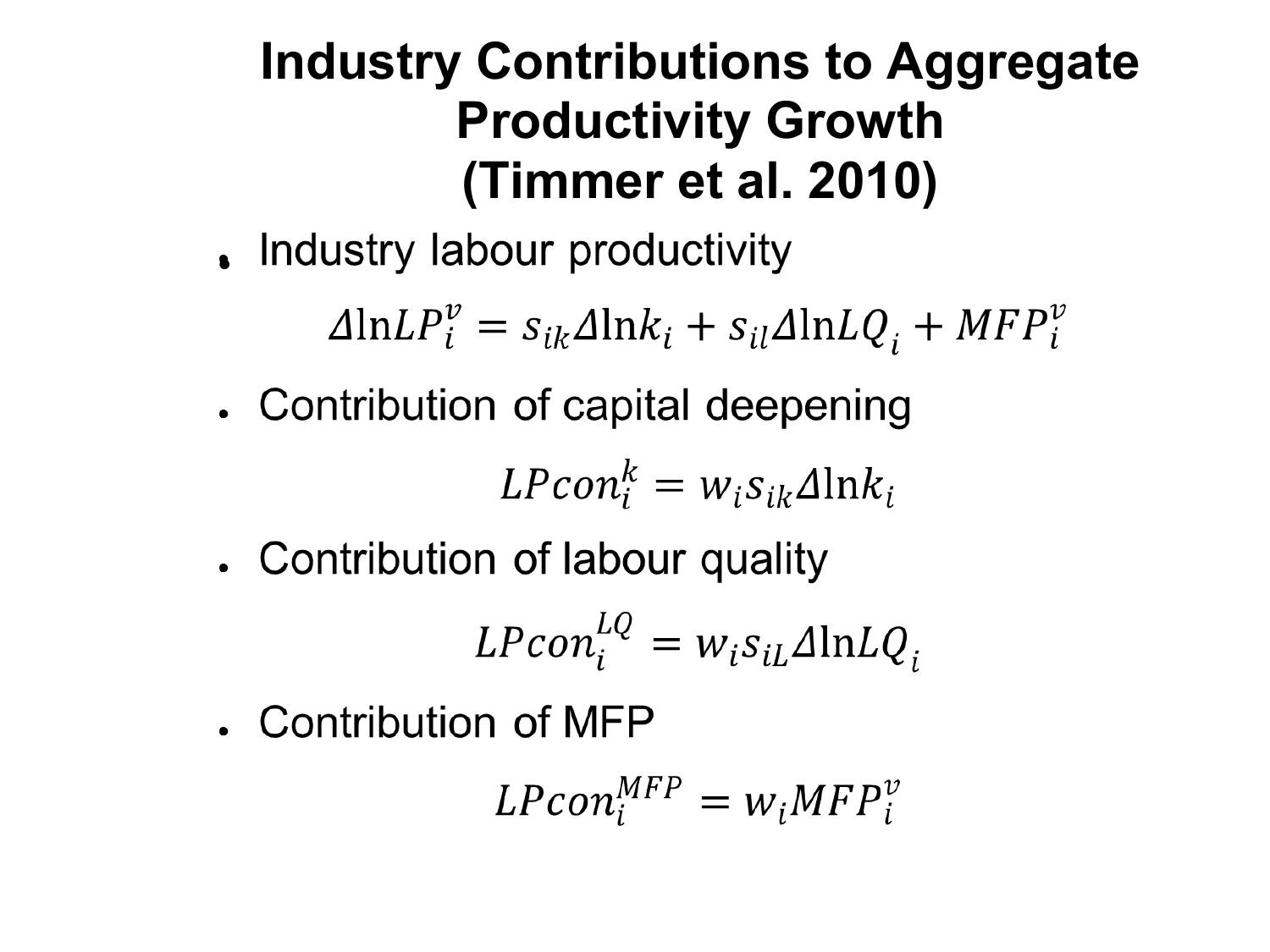# **Data**

- ABS Industry MFP datacube
- Confined to 12 industries
- Cover the period 1994-95 to 2009-10
	- Two sub-periods: 1994-95 to 2003-2004 and 2003- 04 to 2009-10
- Separate measures of IT capital assets
- Measures of quality adjusted labour input at industry level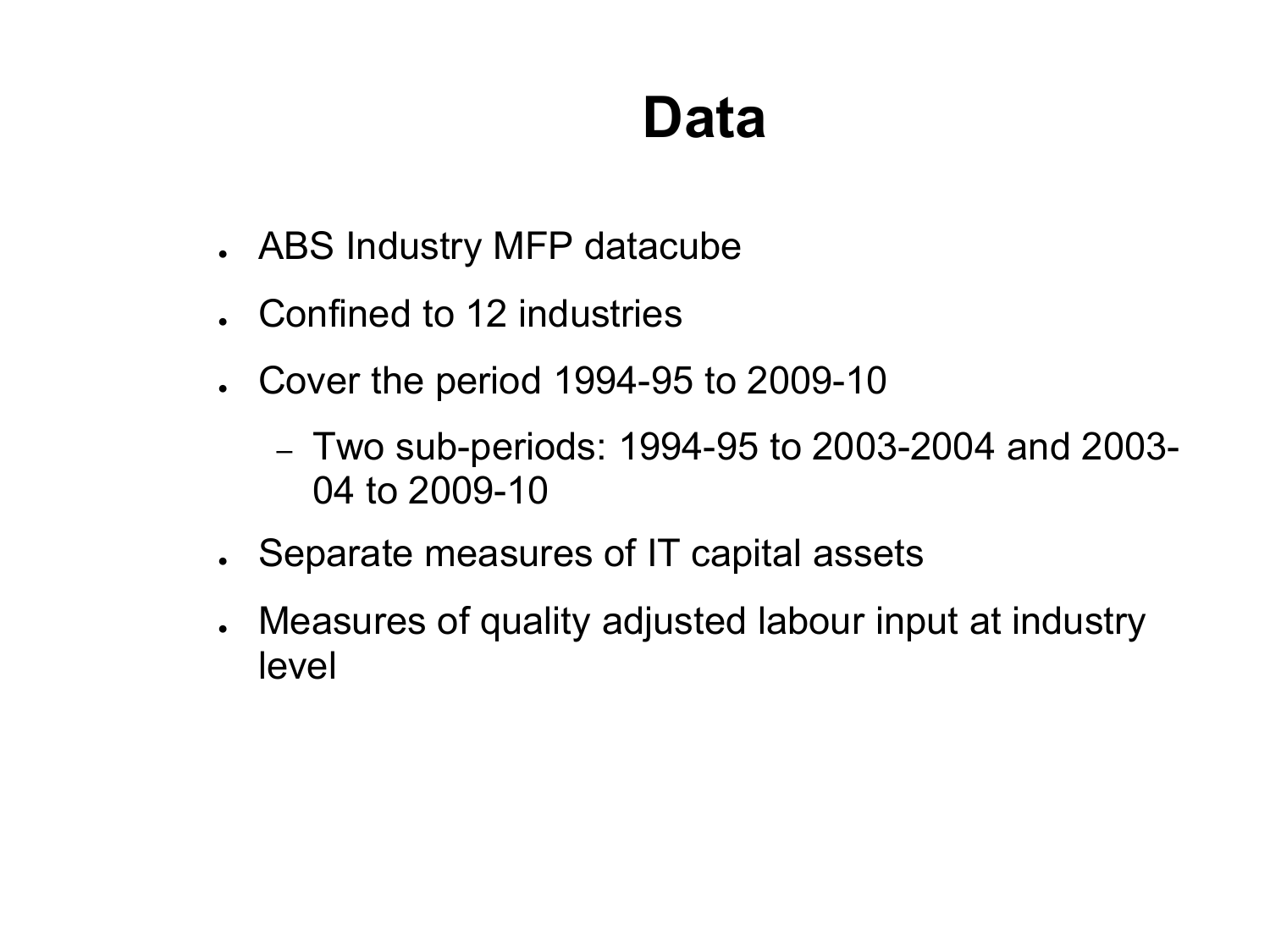### **Industry Sources of Aggregate Labour Productivity Growth**

|                                               | 1994-95<br>to<br>2003-04 | 2003-04<br>to<br>2009-10 | 1994-95<br>to<br>2009-10 | 2003-04 to 2009-10<br><b>less</b><br>1994-95 to 2003-04 |  |  |  |
|-----------------------------------------------|--------------------------|--------------------------|--------------------------|---------------------------------------------------------|--|--|--|
| <b>Aggregate labour productivity growth</b>   | 3.20                     | 1.84                     | 2.53                     | $-1.36$                                                 |  |  |  |
| Decomposition using gross output productivity |                          |                          |                          |                                                         |  |  |  |
| Weighted $\Delta \ln(LP_i^Y)$                 | 2.92                     | 1.08                     | 2.00                     | $-1.85$                                                 |  |  |  |
| Material reallocation                         | $-0.36$                  | 0.00                     | $-0.25$                  | 0.36                                                    |  |  |  |
| Hours reallocation                            | $-0.09$                  | 0.76                     | 0.29                     | 0.85                                                    |  |  |  |
| Decomposition using value added productivity  |                          |                          |                          |                                                         |  |  |  |
| Weighted $\Delta \ln(LP_i^V)$                 | 3.29                     | 1.08                     | 2.24                     | $-2.21$                                                 |  |  |  |
| Hours reallocation                            | $-0.09$                  | 0.76                     | 0.29                     | 0.85                                                    |  |  |  |
| <b>Contribution of industry weighted</b>      |                          |                          |                          |                                                         |  |  |  |
| IT capital per hour                           | 0.75                     | 0.55                     | 0.65                     | $-0.20$                                                 |  |  |  |
| Non-IT capital per hour                       | 0.75                     | 0.67                     | 0.71                     | $-0.08$                                                 |  |  |  |
| Labour composition                            | 0.24                     | 0.20                     | 0.23                     | $-0.05$                                                 |  |  |  |
| Multi-factor productivity                     | 1.54                     | $-0.34$                  | 0.66                     | $-1.88$                                                 |  |  |  |

Notes: All figures are average annual percentages. The weights used to calculate the direct industry contributions are industry shares in aggregate nominal value added. IT capital includes computer software and computers.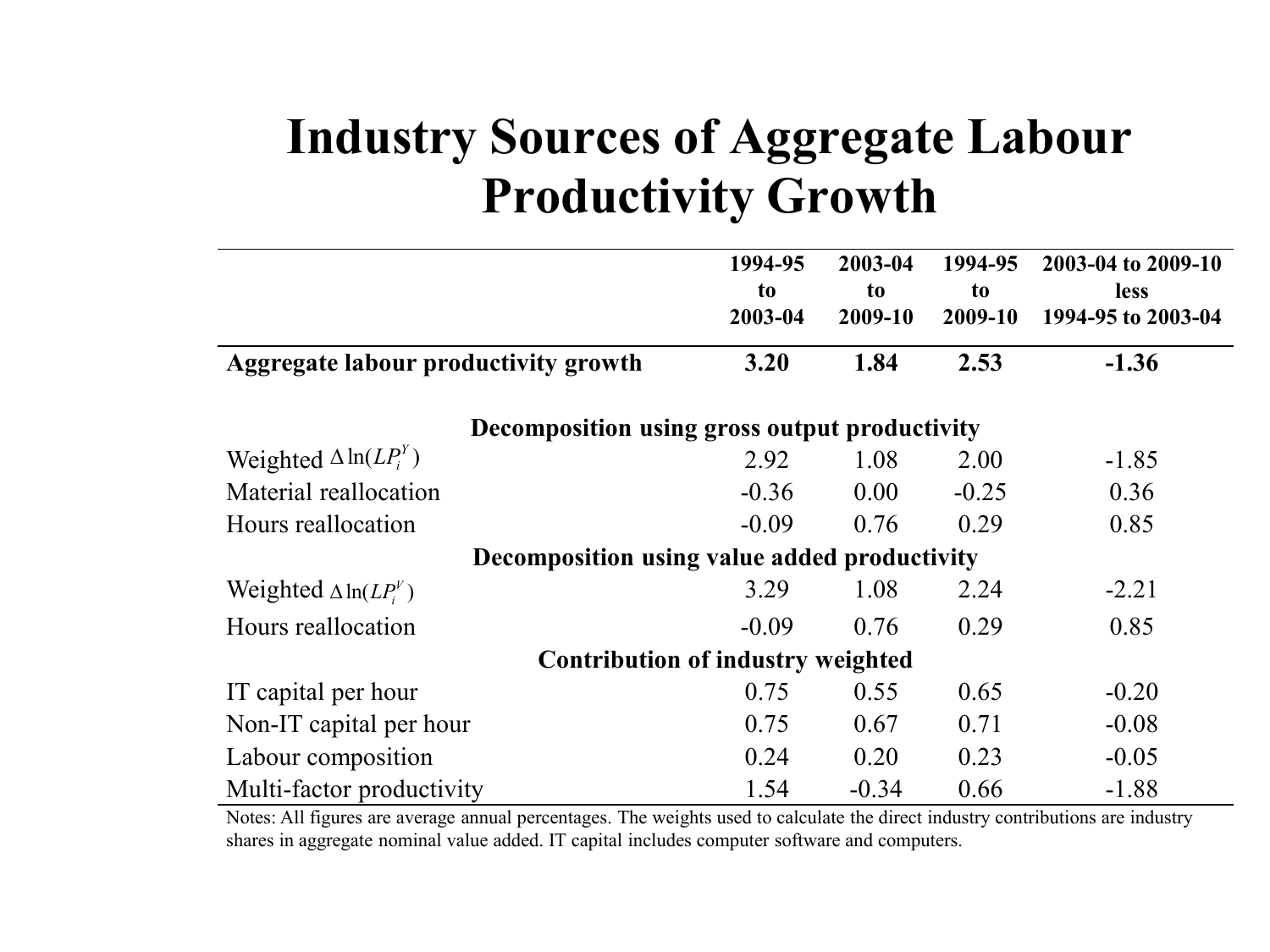#### **Industry Decomposition of Aggregate Labour Productivity Growth** 1994-95 to 2003-04

| Industry                            | Direct effect (GO        | Material                               | Direct effect (VA        | Labour               | Aggregate labour |
|-------------------------------------|--------------------------|----------------------------------------|--------------------------|----------------------|------------------|
|                                     | labour                   | reallocation                           | labour productivity)     | hour                 | productivity     |
|                                     | productivity)            |                                        |                          | reallocation         | growth           |
|                                     | $w_i \Delta \ln ALP_i^Y$ | $m_i(\Delta \ln M_i - \Delta \ln Y_i)$ | $w_i \Delta \ln ALP_i^V$ | $c_i \Delta \ln H_i$ |                  |
| A Agriculture, Forestry and Fishing | 0.28                     | $-0.09$                                | 0.38                     | 0.04                 | 0.41             |
| <b>B</b> Mining                     | 0.09                     | $-0.05$                                | 0.13                     | 0.05                 | 0.18             |
| C Manufacturing                     | 0.74                     | 0.08                                   | 0.65                     | 0.00                 | 0.66             |
| D Electricity, Gas, Water and Waste |                          |                                        |                          |                      |                  |
| Services                            | 0.06                     | $-0.01$                                | 0.07                     | $-0.01$              | 0.07             |
| E Construction                      | 0.11                     | $-0.09$                                | 0.20                     | $-0.08$              | 0.12             |
| F Wholesale Trade                   | 0.39                     | 0.08                                   | 0.32                     | 0.00                 | 0.32             |
| G Retail Trade                      | 0.05                     | $-0.18$                                | 0.23                     | $-0.12$              | 0.10             |
| H Accommodation and Food Services   | 0.13                     | 0.04                                   | 0.09                     | $-0.08$              | 0.01             |
| I Transport, Postal and Warehousing | 0.13                     | $-0.10$                                | 0.22                     | 0.00                 | 0.22             |
| J Information, Media and            |                          |                                        |                          |                      |                  |
| Telecommunication                   | 0.30                     | 0.04                                   | 0.27                     | 0.03                 | 0.29             |
| K Financial and Insurance Services  | 0.61                     | $-0.08$                                | 0.69                     | 0.10                 | 0.79             |
| R Arts and Recreation Services      | 0.03                     | 0.00                                   | 0.03                     | $-0.01$              | 0.02             |
| 12 industries                       | 2.92                     | $-0.36$                                | 3.29                     | $-0.09$              | 3.20             |

Notes: All figures are average annual percentages. GO stands for gross output; VA stands for value added.  $c_i$  is the difference between an industry's share in aggregate value added and its share in aggregate labour hours.  $m_i$  is the two-period moving average ratio of nominal industry intermediate inputs to nominal aggregate value added. Contributions to labour productivity may not sum to totals due to rounding errors.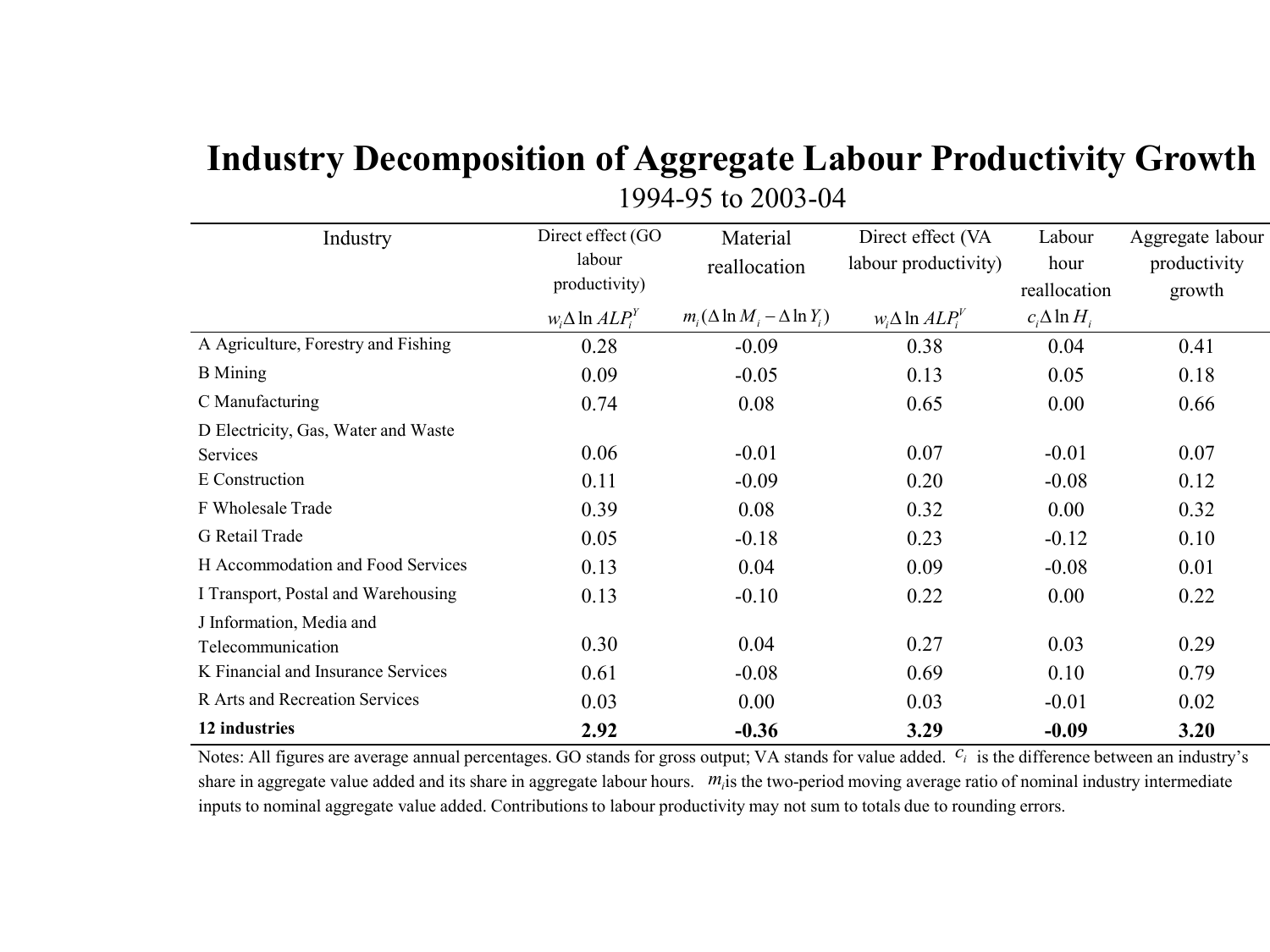#### **Industry Decomposition of Aggregate Labour Productivity Growth** 2003-04 to 2009-10

| Industry                              | Direct effect (GO        | Material                               | Direct effect (VA        | Labour               | Aggregate labour |
|---------------------------------------|--------------------------|----------------------------------------|--------------------------|----------------------|------------------|
|                                       | labour                   | reallocation                           | labour productivity)     | hour                 | productivity     |
|                                       | productivity)            |                                        |                          | reallocation         | growth           |
|                                       | $w_i \Delta \ln ALP_i^Y$ | $m_i(\Delta \ln M_i - \Delta \ln Y_i)$ | $w_i \Delta \ln ALP_i^V$ | $c_i \Delta \ln H_i$ |                  |
| A Agriculture, Forestry and Fishing   | 0.17                     | $-0.10$                                | 0.27                     | 0.00                 | 0.26             |
| <b>B</b> Mining                       | $-0.59$                  | 0.03                                   | $-0.62$                  | 0.78                 | 0.15             |
| C Manufacturing                       | 0.55                     | 0.28                                   | 0.27                     | 0.02                 | 0.29             |
| D Electricity, Gas, Water and Waste   |                          |                                        |                          |                      |                  |
| Services                              | $-0.19$                  | $-0.01$                                | $-0.19$                  | 0.13                 | $-0.06$          |
| E Construction                        | 0.12                     | 0.07                                   | 0.04                     | $-0.18$              | $-0.14$          |
| F Wholesale Trade                     | 0.17                     | 0.04                                   | 0.13                     | 0.01                 | 0.14             |
| G Retail Trade                        | 0.11                     | $-0.12$                                | 0.23                     | $-0.05$              | 0.18             |
| H Accommodation and Food Services     | 0.00                     | 0.00                                   | 0.00                     | $-0.06$              | $-0.07$          |
| I Transport, Postal and Warehousing   | 0.08                     | 0.01                                   | 0.06                     | $-0.01$              | 0.05             |
| J Information, Media and              |                          |                                        |                          |                      |                  |
| Telecommunication                     | 0.23                     | $-0.03$                                | 0.27                     | $-0.02$              | 0.25             |
| K Financial and Insurance Services    | 0.43                     | $-0.17$                                | 0.61                     | 0.19                 | 0.79             |
| <b>R</b> Arts and Recreation Services | 0.02                     | 0.00                                   | 0.02                     | $-0.03$              | $-0.01$          |
| 12 industries                         | 1.08                     | 0.00                                   | 1.08                     | 0.76                 | 1.84             |

Notes: All figures are average annual percentages. GO stands for gross output; VA stands for value added.  $c_i$  is the difference between an industry's share in aggregate value added and its share in aggregate labour hours.  $m<sub>i</sub>$  is the two-period moving average ratio of nominal industry intermediate inputs to nominal aggregate value added. Contributions to labour productivity may not sum to totals due to rounding errors.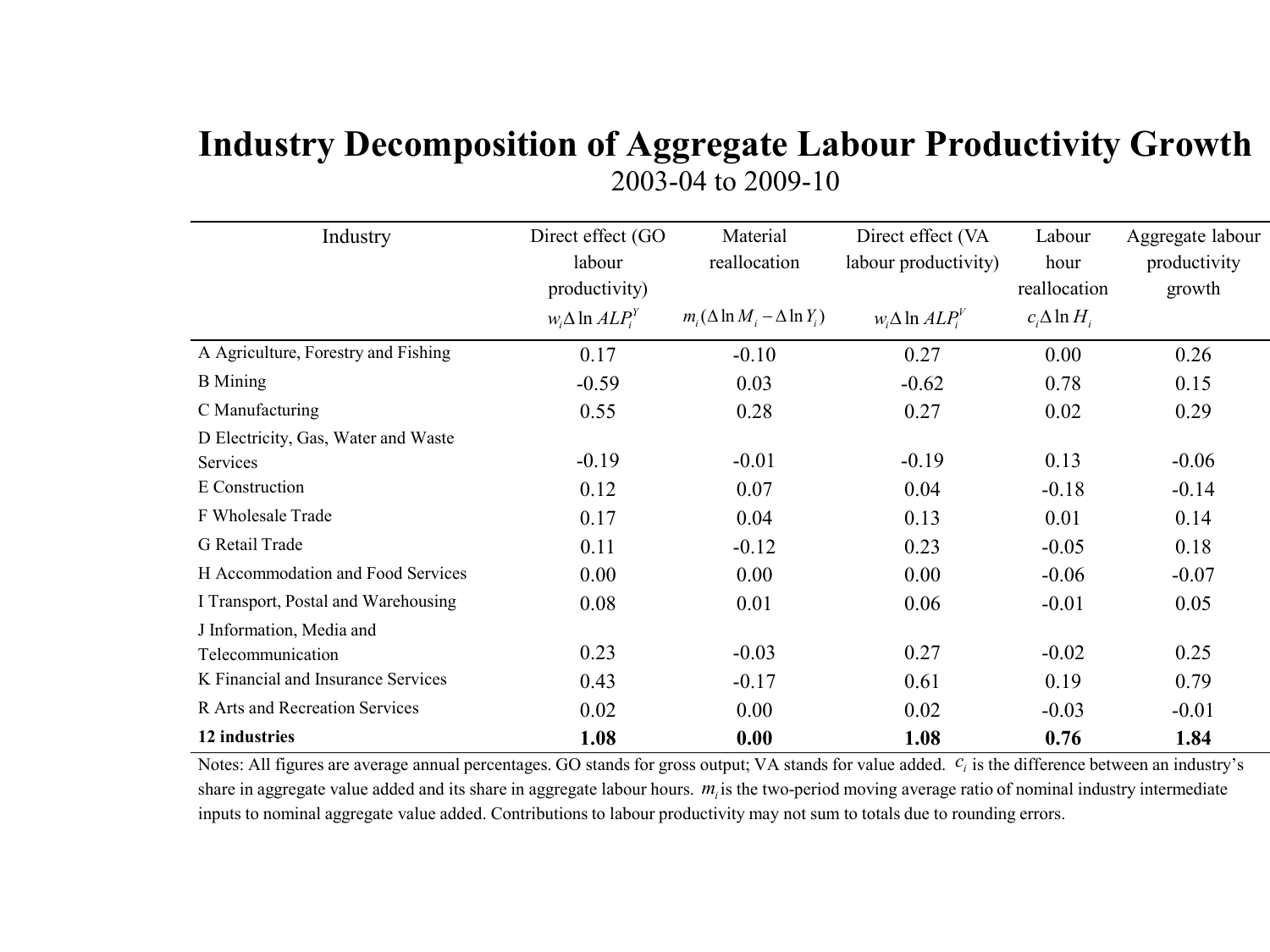## **Contribution of IT Capital Deepening**

|                                       | 1994-95        | 2003-04        | 1994-95        | 2003-04 to 2009-10 |
|---------------------------------------|----------------|----------------|----------------|--------------------|
|                                       | t <sub>o</sub> | t <sub>o</sub> | t <sub>o</sub> | less               |
|                                       | 2003-04        | 2009-10        | 2009-10        | 1994-95 to 2003-04 |
| 12 industries                         | 0.749          | 0.550          | 0.649          | $-0.198$           |
|                                       |                |                |                |                    |
| Contribution of:                      |                |                |                |                    |
| A Agriculture, Forestry and Fishing   | 0.006          | 0.003          | 0.005          | $-0.003$           |
| <b>B</b> Mining                       | 0.020          | 0.011          | 0.016          | $-0.010$           |
| C Manufacturing                       | 0.134          | 0.090          | 0.111          | $-0.044$           |
| D Electricity, Gas, Water and Waste   |                |                |                |                    |
| Services                              | 0.043          | 0.020          | 0.032          | $-0.024$           |
| E Construction                        | 0.034          | 0.032          | 0.033          | $-0.002$           |
| F Wholesale Trade                     | 0.064          | 0.066          | 0.063          | 0.002              |
| <b>G</b> Retail Trade                 | 0.053          | 0.055          | 0.052          | 0.003              |
| H Accommodation and Food Services     | 0.009          | 0.010          | 0.009          | 0.001              |
| I Transport, Postal and Warehousing   | 0.025          | 0.030          | 0.027          | 0.005              |
| J Information, Media and              |                |                |                |                    |
| Telecommunication                     | 0.097          | 0.044          | 0.073          | $-0.053$           |
| K Financial and Insurance Services    | 0.251          | 0.181          | 0.218          | $-0.070$           |
| <b>R</b> Arts and Recreation Services | 0.012          | 0.009          | 0.011          | $-0.004$           |

Notes: All figures are average annual percentages. The contributions are share-weighted growth rates.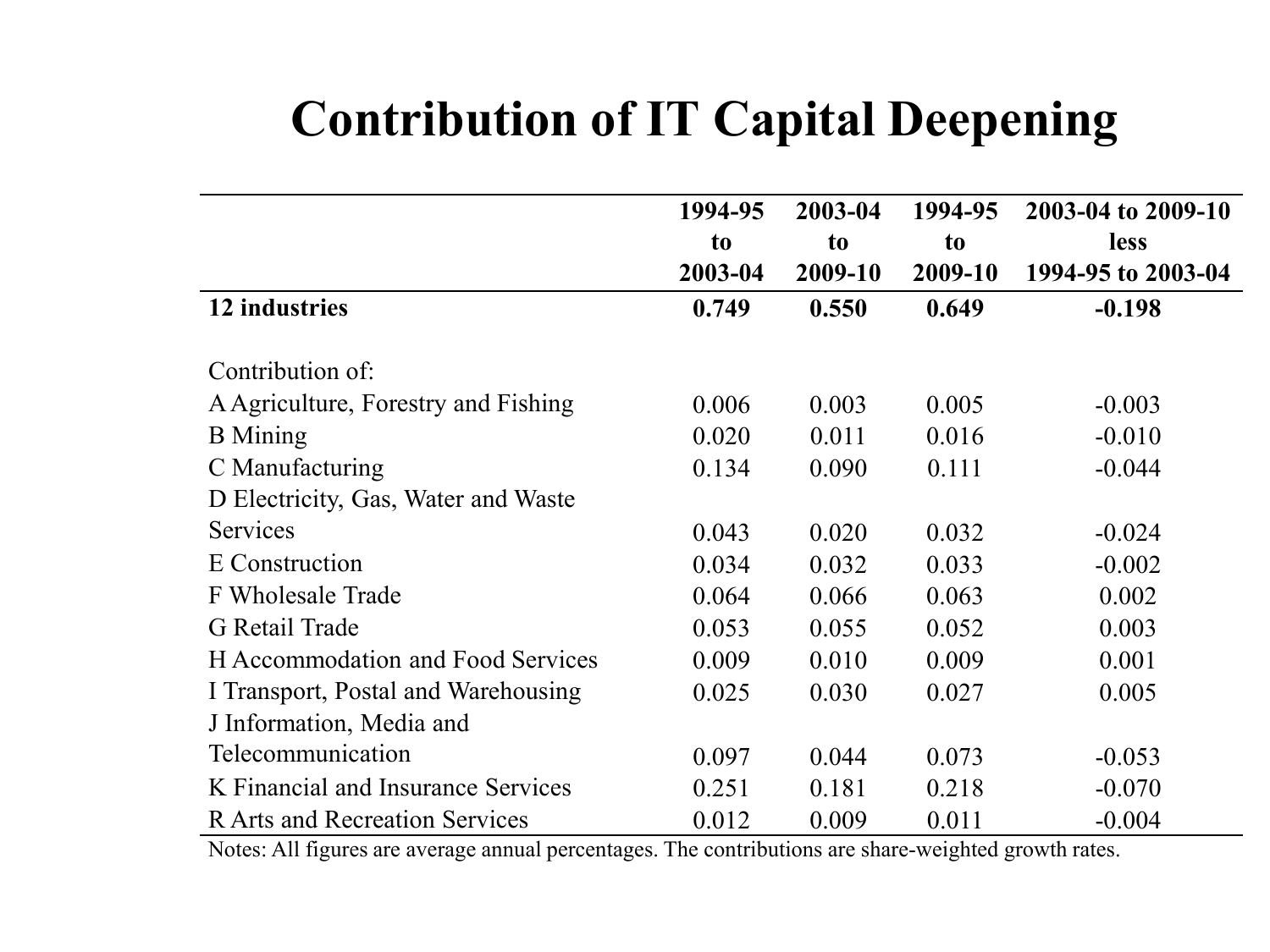### **Contribution of Non-IT Capital Deepening**

|                                            | 1994-95<br>to<br>2003-04 | 2003-04<br>to<br>2009-10 | 1994-95<br>to<br>2009-10 | 2003-04 to 2009-10<br><b>less</b><br>1994-95 to 2003-04 |
|--------------------------------------------|--------------------------|--------------------------|--------------------------|---------------------------------------------------------|
| 12 industries                              | 0.751                    | 0.673                    | 0.713                    | $-0.079$                                                |
| Contribution of:                           |                          |                          |                          |                                                         |
| A Agriculture, Forestry and Fishing        | 0.062                    | 0.053                    | 0.055                    | $-0.009$                                                |
| <b>B</b> Mining                            | 0.136                    | $-0.067$                 | 0.069                    | $-0.203$                                                |
| C Manufacturing                            | 0.249                    | 0.343                    | 0.269                    | 0.093                                                   |
| D Electricity, Gas, Water and Waste        |                          |                          |                          |                                                         |
| <b>Services</b>                            | 0.050                    | $-0.029$                 | 0.016                    | $-0.079$                                                |
| E Construction                             | $-0.035$                 | 0.005                    | $-0.007$                 | 0.040                                                   |
| F Wholesale Trade                          | 0.064                    | 0.084                    | 0.068                    | 0.019                                                   |
| G Retail Trade                             | 0.022                    | 0.057                    | 0.036                    | 0.035                                                   |
| H Accommodation and Food Services          | 0.016                    | 0.018                    | 0.017                    | 0.002                                                   |
| I Transport, Postal and Warehousing        | 0.031                    | 0.079                    | 0.054                    | 0.048                                                   |
| J Information, Media and Telecommunication | 0.133                    | 0.191                    | 0.150                    | 0.058                                                   |
| K Financial and Insurance Services         | 0.005                    | $-0.062$                 | $-0.025$                 | $-0.067$                                                |
| <b>R</b> Arts and Recreation Services      | 0.017                    | 0.002                    | 0.009                    | $-0.015$                                                |

Notes: All figures are average annual percentages. The contributions are share-weighted growth rates.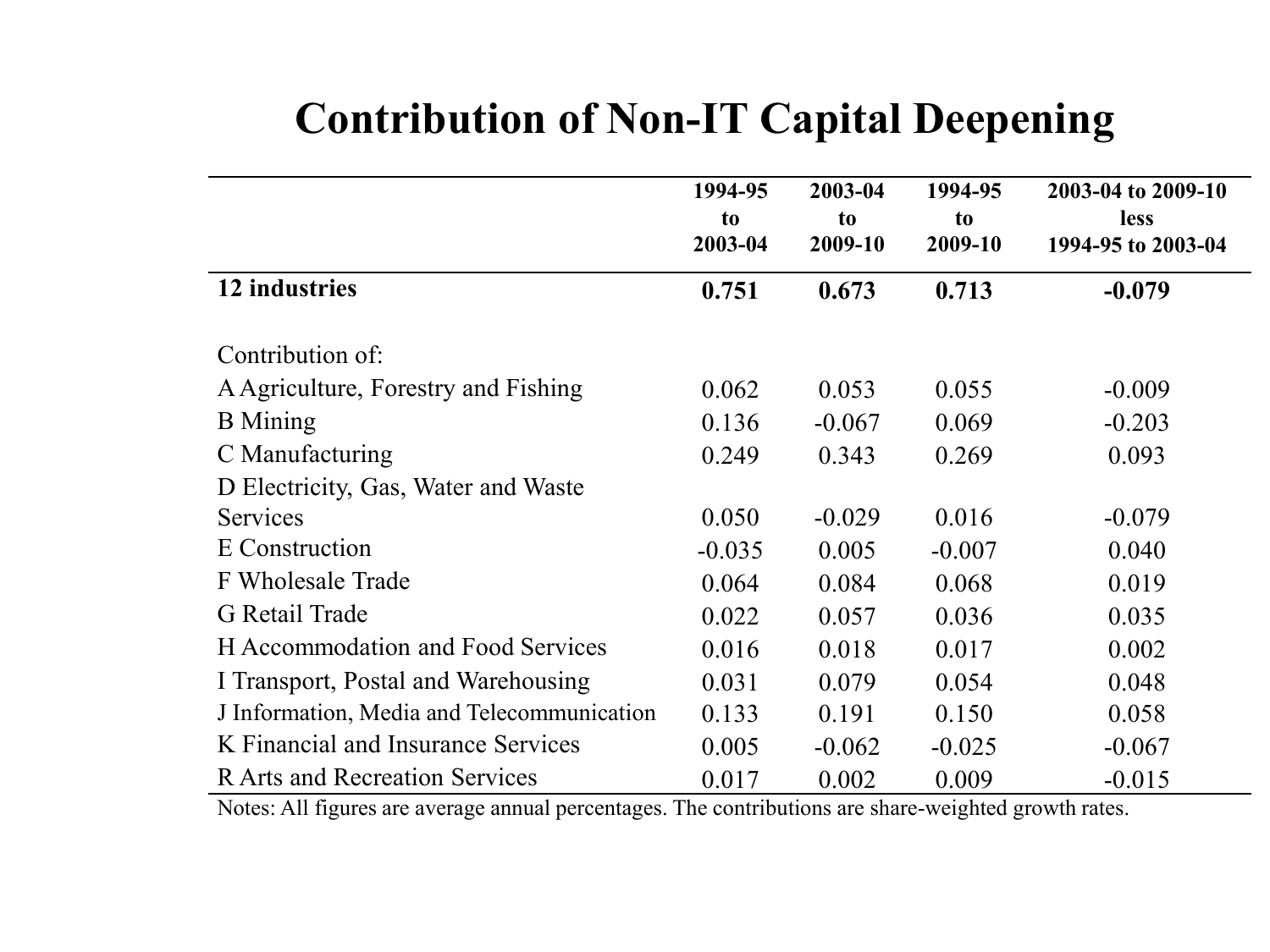### **Contribution of Labour Quality Growth**

|                                              | 1994-95<br>to<br>2003-04 | 2003-04<br>to<br>2009-10 | 1994-95<br>to<br>2009-10 | 2003-04 to 2009-10<br><b>less</b><br>1994-95 to 2003-04 |
|----------------------------------------------|--------------------------|--------------------------|--------------------------|---------------------------------------------------------|
| 12 industries                                | 0.244                    | 0.196                    | 0.225                    | $-0.049$                                                |
| Contribution of:                             |                          |                          |                          |                                                         |
| A Agriculture, Forestry and Fishing          | 0.009                    | 0.004                    | 0.007                    | $-0.004$                                                |
| <b>B</b> Mining                              | 0.008                    | 0.000                    | 0.005                    | $-0.008$                                                |
| C Manufacturing                              | 0.066                    | 0.042                    | 0.056                    | $-0.024$                                                |
| D Electricity, Gas, Water and Waste Services | 0.010                    | 0.003                    | 0.007                    | $-0.007$                                                |
| E Construction                               | 0.012                    | $-0.001$                 | 0.007                    | $-0.013$                                                |
| F Wholesale Trade                            | 0.024                    | 0.034                    | 0.028                    | 0.010                                                   |
| G Retail Trade                               | 0.016                    | 0.017                    | 0.016                    | 0.001                                                   |
| H Accommodation and Food Services            | 0.005                    | 0.006                    | 0.005                    | 0.001                                                   |
| I Transport, Postal and Warehousing          | 0.019                    | 0.011                    | 0.016                    | $-0.008$                                                |
| J Information, Media and Telecommunication   | 0.012                    | 0.010                    | 0.011                    | $-0.002$                                                |
| K Financial and Insurance Services           | 0.061                    | 0.068                    | 0.064                    | 0.007                                                   |
| <b>R</b> Arts and Recreation Services        | 0.004                    | 0.002                    | 0.003                    | $-0.002$                                                |

Notes: All figures are average annual percentages. The contributions are share-weighted growth rates.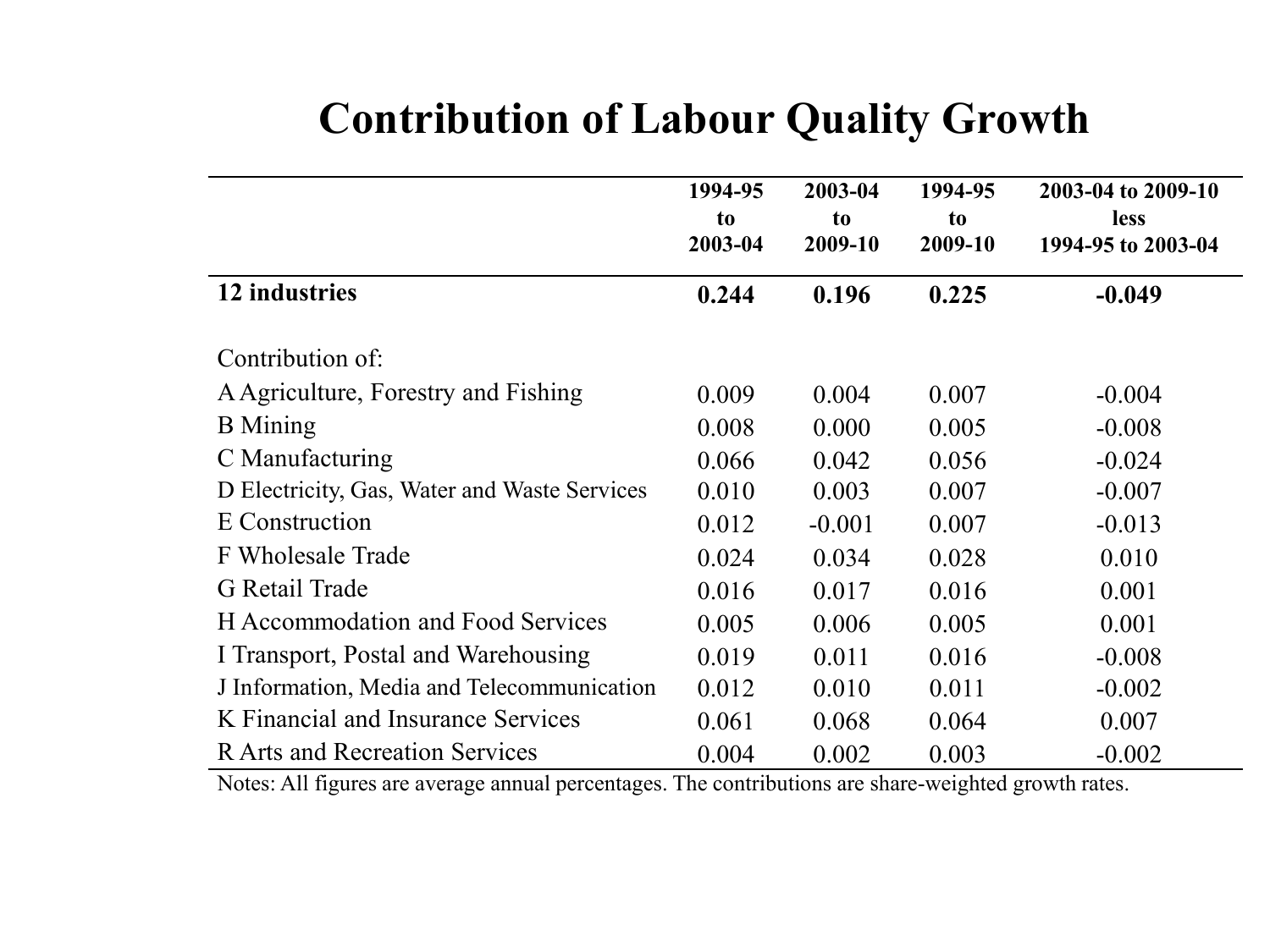### **Contribution of Industry MFP Growth**

|                                              | 1994-95              | 2003-04  | 1994-95  | 2003-04 to 2009-10 |
|----------------------------------------------|----------------------|----------|----------|--------------------|
|                                              | to                   | to       | to       | <b>less</b>        |
|                                              | 2003-04              | 2009-10  | 2009-10  | 1994-95 to 2003-04 |
| <b>Domar-Weighted MFP</b>                    | 1.540                | $-0.342$ | 0.657    | $-1.882$           |
|                                              | <b>Contributions</b> |          |          |                    |
| A Agriculture, Forestry and Fishing          | 0.298                | 0.205    | 0.195    | $-0.093$           |
| <b>B</b> Mining                              | $-0.032$             | $-0.565$ | $-0.242$ | $-0.533$           |
| C Manufacturing                              | 0.206                | $-0.207$ | 0.015    | $-0.413$           |
| D Electricity, Gas, Water and Waste Services | $-0.030$             | $-0.178$ | $-0.089$ | $-0.148$           |
| E Construction                               | 0.191                | 0.006    | 0.126    | $-0.185$           |
| F Wholesale Trade                            | 0.167                | $-0.054$ | 0.074    | $-0.221$           |
| G Retail Trade                               | 0.137                | 0.102    | 0.109    | $-0.036$           |
| <b>H</b> Accommodation and Food Services     | 0.061                | $-0.038$ | 0.019    | $-0.099$           |
| I Transport, Postal and Warehousing          | 0.148                | $-0.057$ | 0.076    | $-0.205$           |
| J Information, Media and Telecommunication   | 0.024                | 0.024    | 0.014    | 0.000              |
| K Financial and Insurance Services           | 0.372                | 0.418    | 0.364    | 0.046              |
| <b>R</b> Arts and Recreation Services        | $-0.002$             | 0.003    | $-0.005$ | 0.005              |

Notes: All figures are average annual percentages.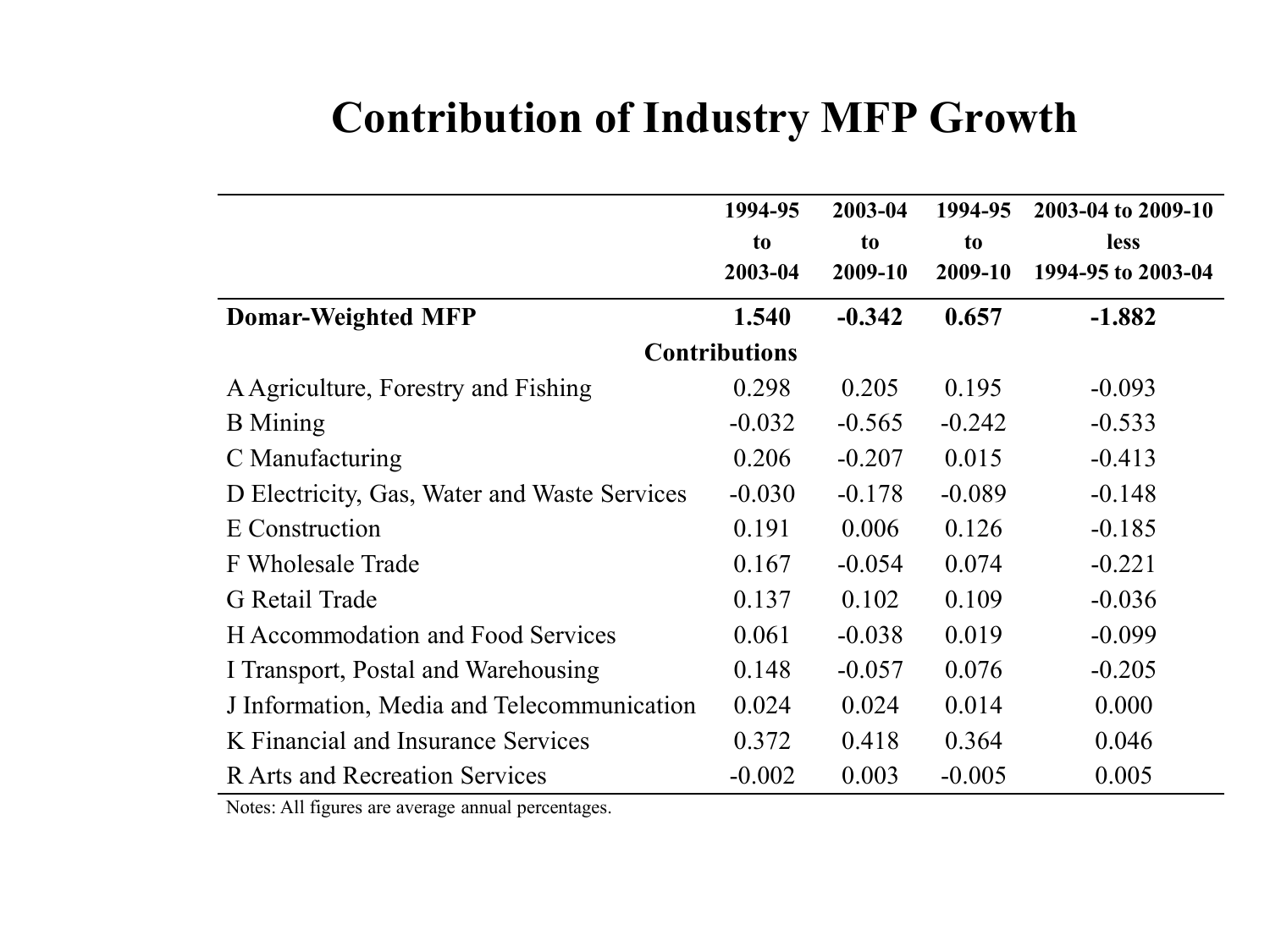### **Growth Accounting Results for Aggregate Labour Productivity**

Decomposition using value added productivity, from 1994-95 to 2003-04

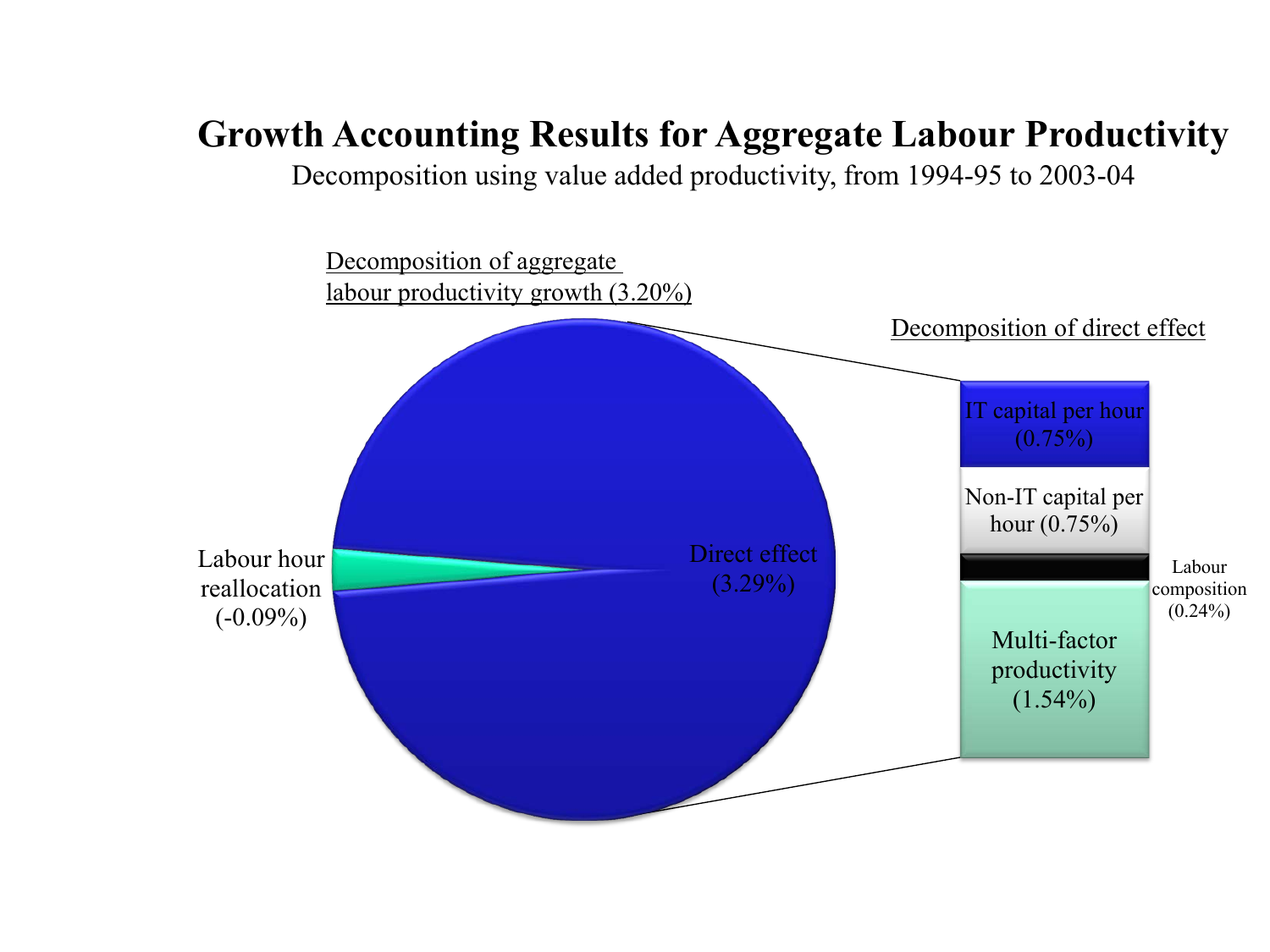### **Growth Accounting Results for Aggregate Labour Productivity**

Decomposition using value added productivity, from 2003-04 to 2009-10